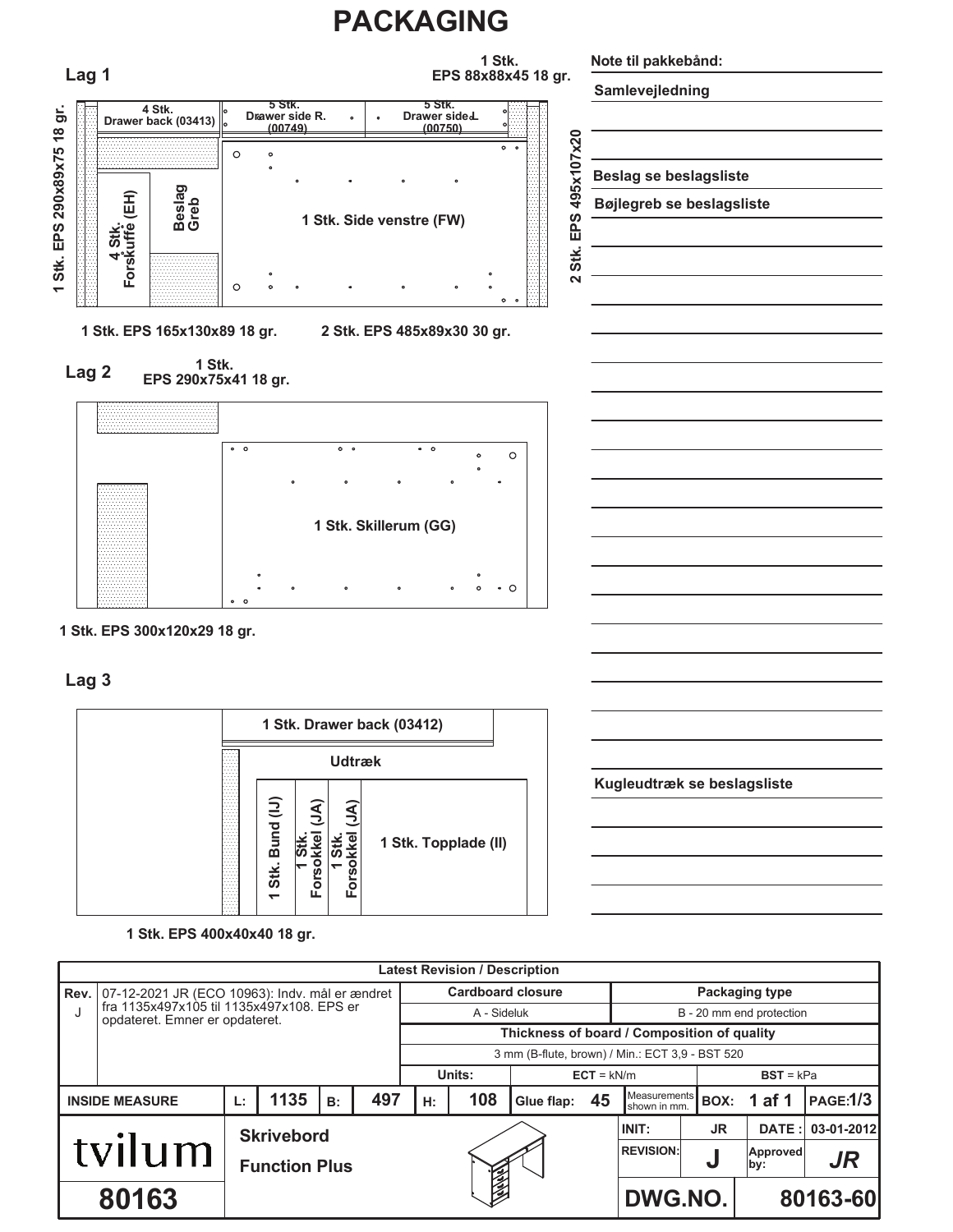# **PACKAGING**

**Bagklædning (08418) 1 Stk. 1 Stk. EPS 690x75x16 18 gr. Lag 4**

## **Lag 5**



### **Lag 6**

| 2 Stk.<br><b>Drawer bottom</b><br>(06096) | 2 Stk.<br>Drawer bottom<br>(06096) |
|-------------------------------------------|------------------------------------|

|                                                                             | <b>Latest Revision / Description</b>           |                      |  |  |                                             |                                                 |     |            |                          |                              |       |                  |                |  |
|-----------------------------------------------------------------------------|------------------------------------------------|----------------------|--|--|---------------------------------------------|-------------------------------------------------|-----|------------|--------------------------|------------------------------|-------|------------------|----------------|--|
| Rev.                                                                        | 07-12-2021 JR (ECO 10963): Indv. mål er ændret |                      |  |  |                                             | <b>Cardboard closure</b>                        |     |            |                          | <b>Packaging type</b>        |       |                  |                |  |
| fra 1135x497x105 til 1135x497x108. EPS er<br>opdateret. Emner er opdateret. |                                                |                      |  |  |                                             | A - Sideluk                                     |     |            | B - 20 mm end protection |                              |       |                  |                |  |
|                                                                             |                                                |                      |  |  | Thickness of board / Composition of quality |                                                 |     |            |                          |                              |       |                  |                |  |
|                                                                             |                                                |                      |  |  |                                             | 3 mm (B-flute, brown) / Min.: ECT 3,9 - BST 520 |     |            |                          |                              |       |                  |                |  |
|                                                                             |                                                |                      |  |  |                                             | Units:<br>$ECT = kN/m$                          |     |            |                          |                              |       | $BST = kPa$      |                |  |
| 1135<br><b>INSIDE MEASURE</b><br>L:<br>B:                                   |                                                |                      |  |  | 497                                         | H:                                              | 108 | Glue flap: | 45                       | Measurements<br>shown in mm. | BOX:  | 1 af 1           | <b>PAGE2/3</b> |  |
|                                                                             |                                                | <b>Skrivebord</b>    |  |  |                                             |                                                 |     |            | INIT:                    | <b>JR</b>                    | DATE: | 03-01-2012       |                |  |
|                                                                             | tvilum                                         | <b>Function Plus</b> |  |  |                                             |                                                 |     |            |                          | <b>REVISION:</b>             | U     | Approved<br> by: | JR             |  |
| 80163                                                                       |                                                |                      |  |  |                                             |                                                 |     |            |                          | DWG.NO.                      |       |                  | 80163-60       |  |

**Note til pakkebånd:**